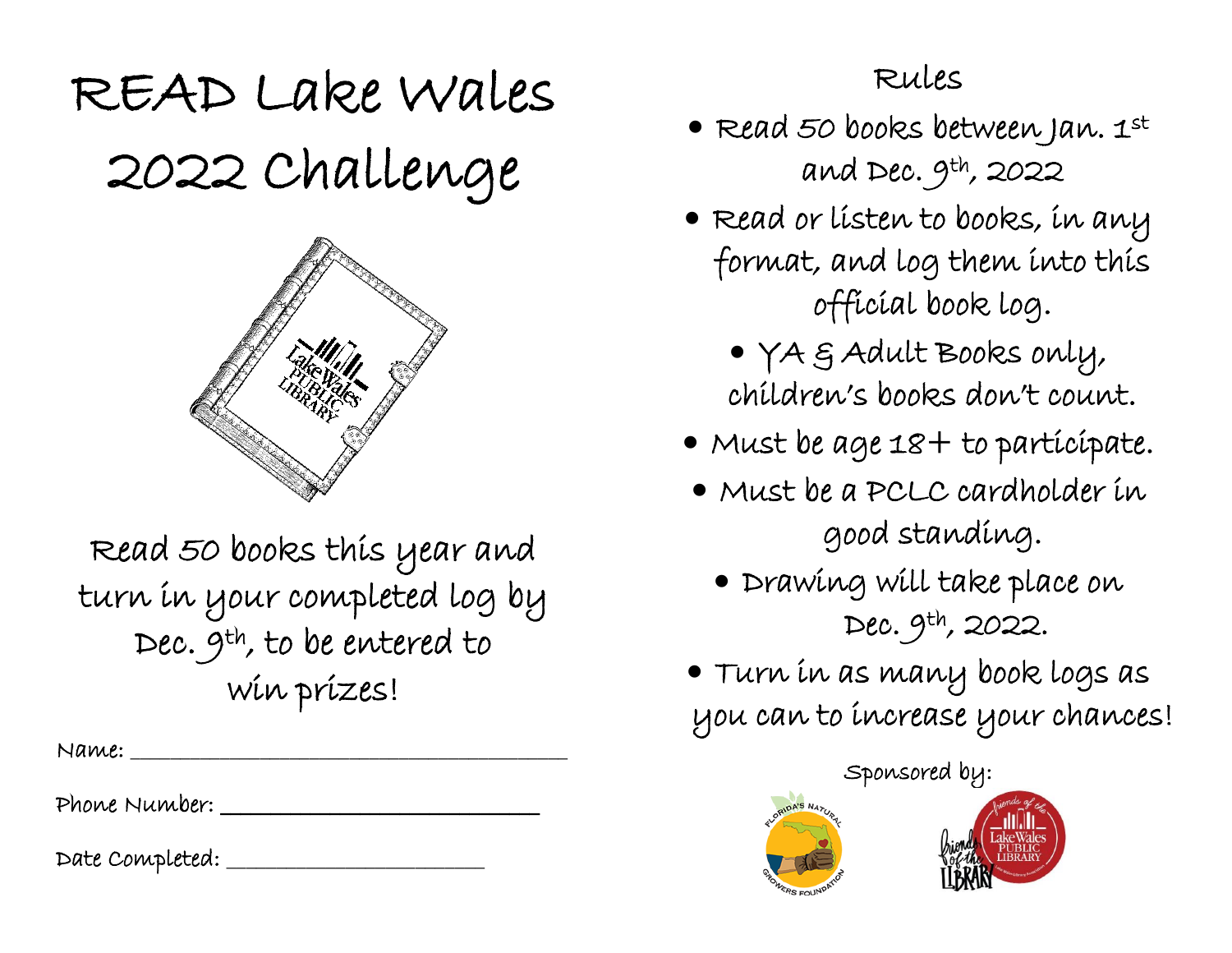| Book 1 Date Finished ______________ | Book 3 Date Finished _______________       |
|-------------------------------------|--------------------------------------------|
|                                     |                                            |
|                                     |                                            |
| Rate It! WWWW                       | Rate It! WWWW                              |
|                                     |                                            |
|                                     |                                            |
|                                     |                                            |
|                                     |                                            |
| Book 2 Date Finished ______________ | Book 4 Date Finished ______________        |
|                                     |                                            |
|                                     |                                            |
| Rate It! WWWW                       | Rate It! $\lambda \lambda \lambda \lambda$ |
| Thoughts? _                         | Thoughts? _____________                    |
|                                     |                                            |
|                                     |                                            |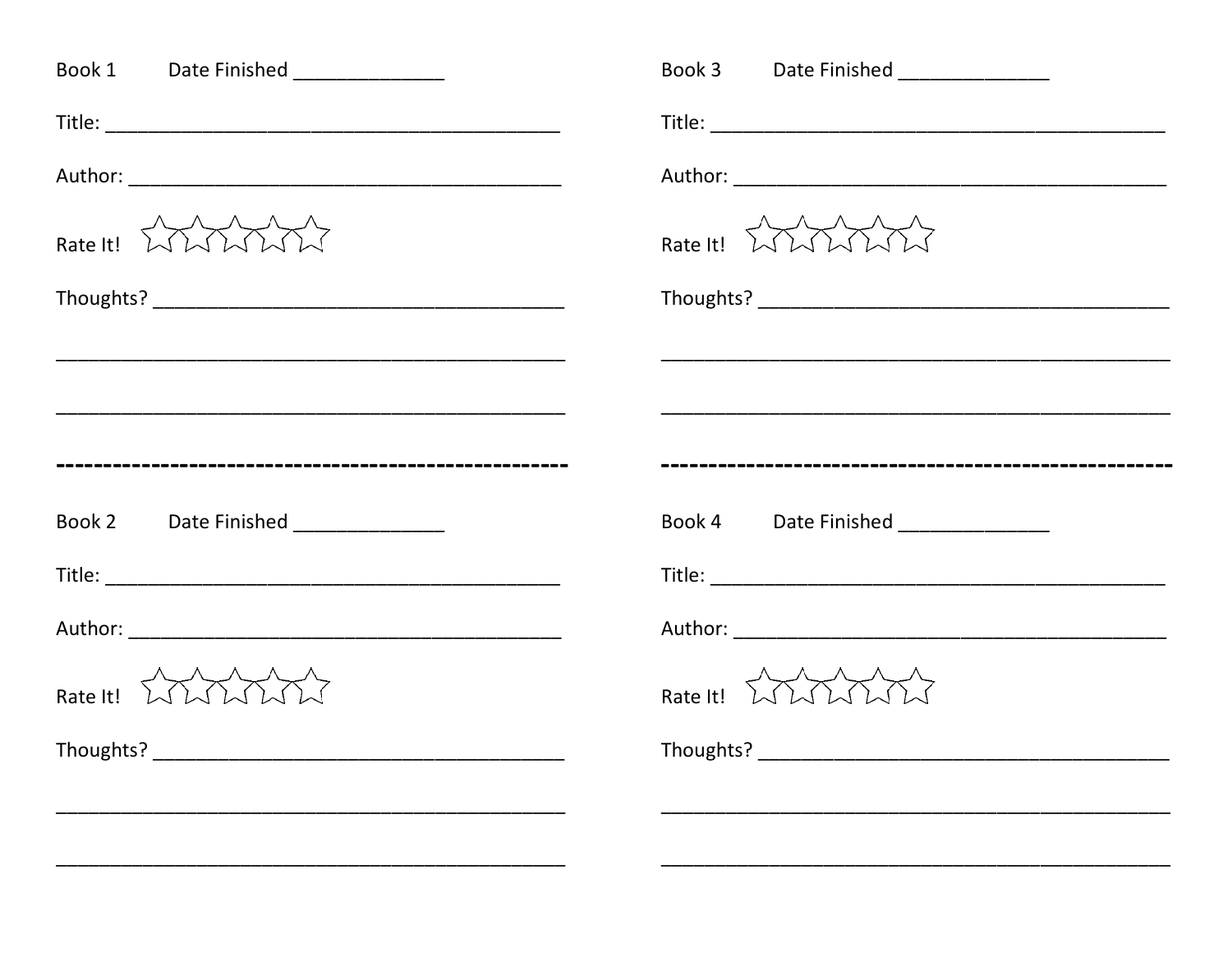| Book 5 Date Finished ______________                | Book 7 Date Finished _______________ |
|----------------------------------------------------|--------------------------------------|
|                                                    |                                      |
|                                                    |                                      |
| Rate It! WWWW                                      | Rate It! $WWW$                       |
|                                                    |                                      |
|                                                    |                                      |
|                                                    |                                      |
|                                                    |                                      |
| Book 6 Date Finished ______________                | Book 8 Date Finished _______________ |
|                                                    |                                      |
|                                                    |                                      |
| Rate It! $\lambda \lambda \lambda \lambda \lambda$ | Rate It! $WWW$                       |
| Thoughts? _                                        | Thoughts? _____________              |
|                                                    |                                      |
|                                                    |                                      |
|                                                    |                                      |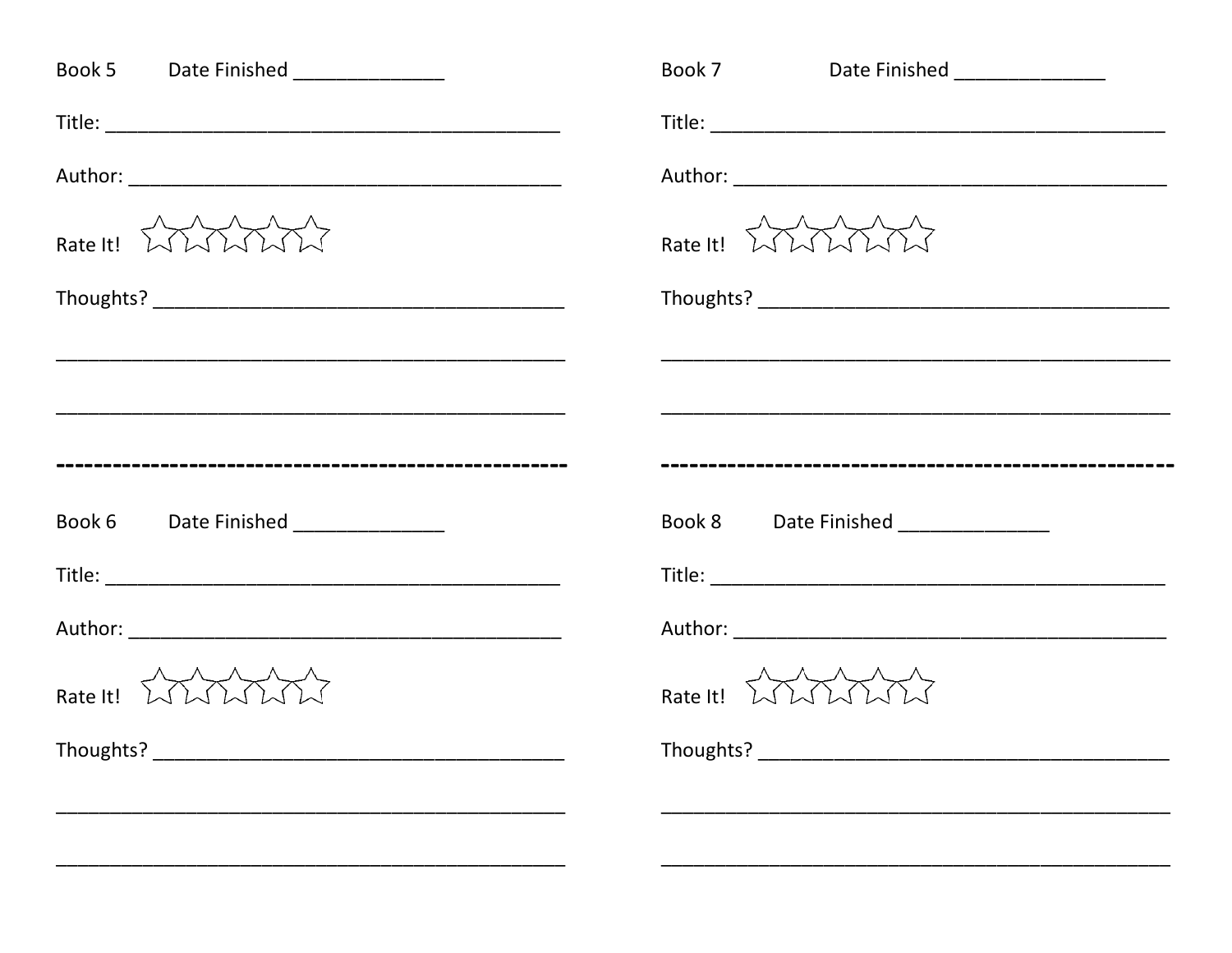| Book 9 Date Finished ______________  | Book 11 Date Finished _______________              |
|--------------------------------------|----------------------------------------------------|
|                                      |                                                    |
|                                      |                                                    |
| Rate It! WWWW                        | Rate It! $\lambda \lambda \lambda \lambda \lambda$ |
|                                      |                                                    |
|                                      |                                                    |
|                                      |                                                    |
|                                      |                                                    |
| Book 10 Date Finished ______________ | Book 12 Date Finished _____________                |
|                                      |                                                    |
|                                      |                                                    |
| Rate It! WWWW                        | Rate It! $\lambda \lambda \lambda \lambda$         |
| Thoughts? _                          | Thoughts? _____________                            |
|                                      |                                                    |
|                                      |                                                    |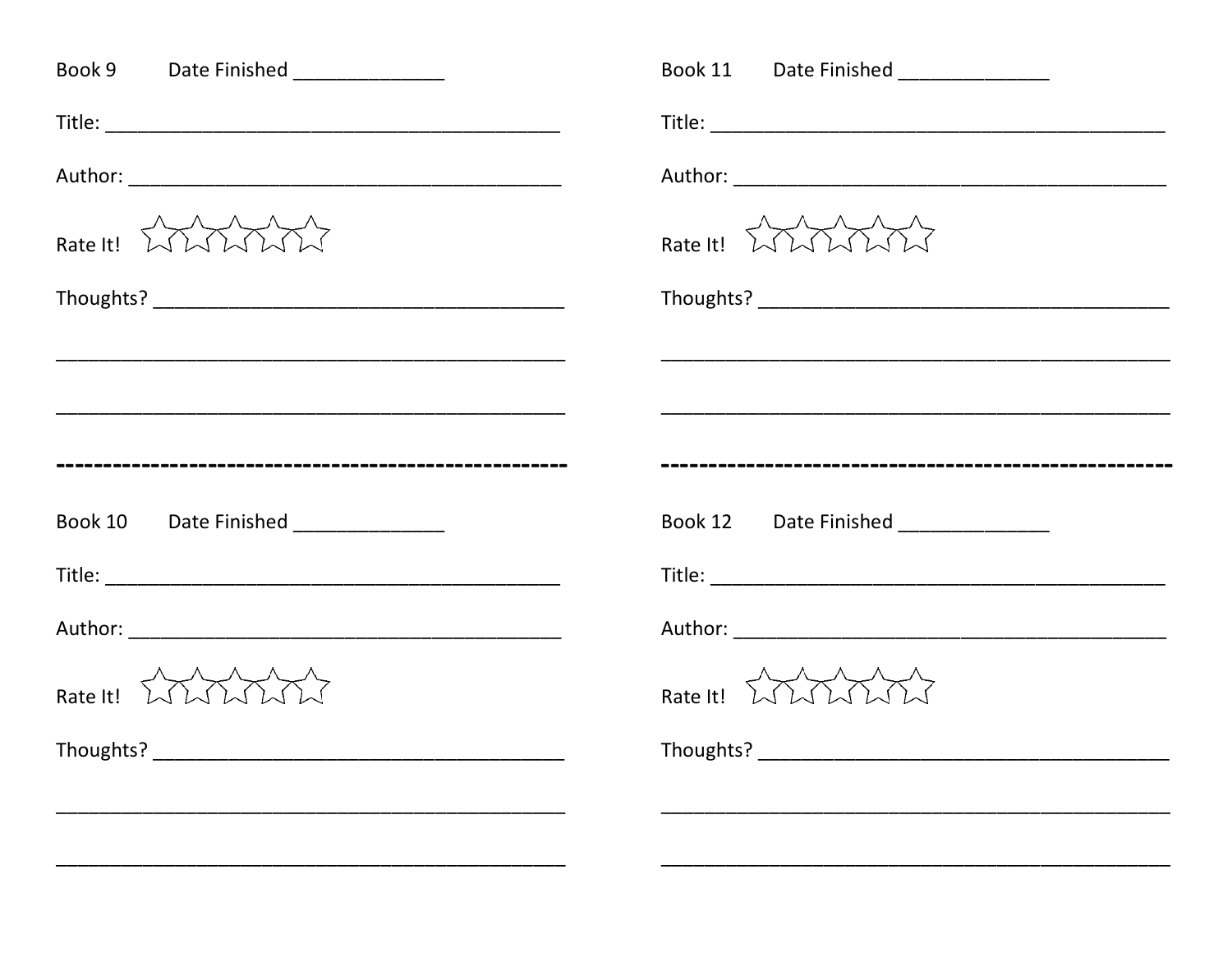| Book 13 Date Finished ______________  | Book 15 Date Finished _______________              |
|---------------------------------------|----------------------------------------------------|
|                                       |                                                    |
|                                       |                                                    |
| Rate It! WWWW                         | Rate It! $\lambda \lambda \lambda \lambda \lambda$ |
|                                       |                                                    |
|                                       |                                                    |
|                                       |                                                    |
|                                       |                                                    |
| Book 14 Date Finished _______________ | Book 16 Date Finished _____________                |
|                                       |                                                    |
|                                       |                                                    |
| Rate It! WWWW                         | Rate It! $\lambda \lambda \lambda \lambda$         |
| Thoughts? _                           | Thoughts? ____________                             |
|                                       |                                                    |
|                                       |                                                    |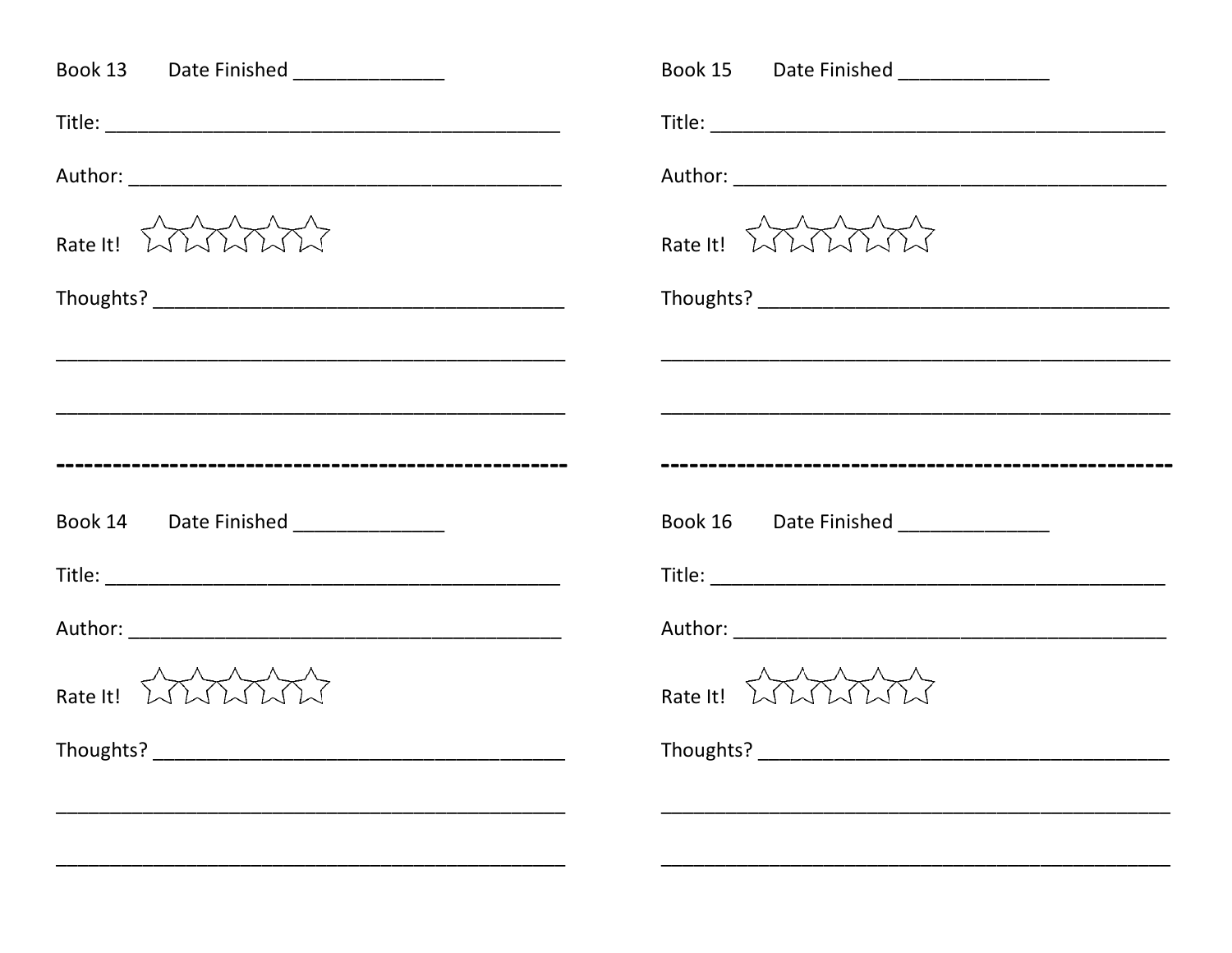| Book 17 Date Finished ______________  | Book 19 Date Finished _______________              |
|---------------------------------------|----------------------------------------------------|
|                                       |                                                    |
|                                       |                                                    |
| Rate It! WWWW                         | Rate It! $\lambda \lambda \lambda \lambda \lambda$ |
|                                       |                                                    |
|                                       |                                                    |
|                                       |                                                    |
|                                       |                                                    |
| Book 18 Date Finished _______________ | Book 20 Date Finished _____________                |
|                                       |                                                    |
|                                       |                                                    |
| Rate It! WWWW                         | Rate It! $\lambda \lambda \lambda \lambda$         |
| Thoughts? _                           | Thoughts? ____________                             |
|                                       |                                                    |
|                                       |                                                    |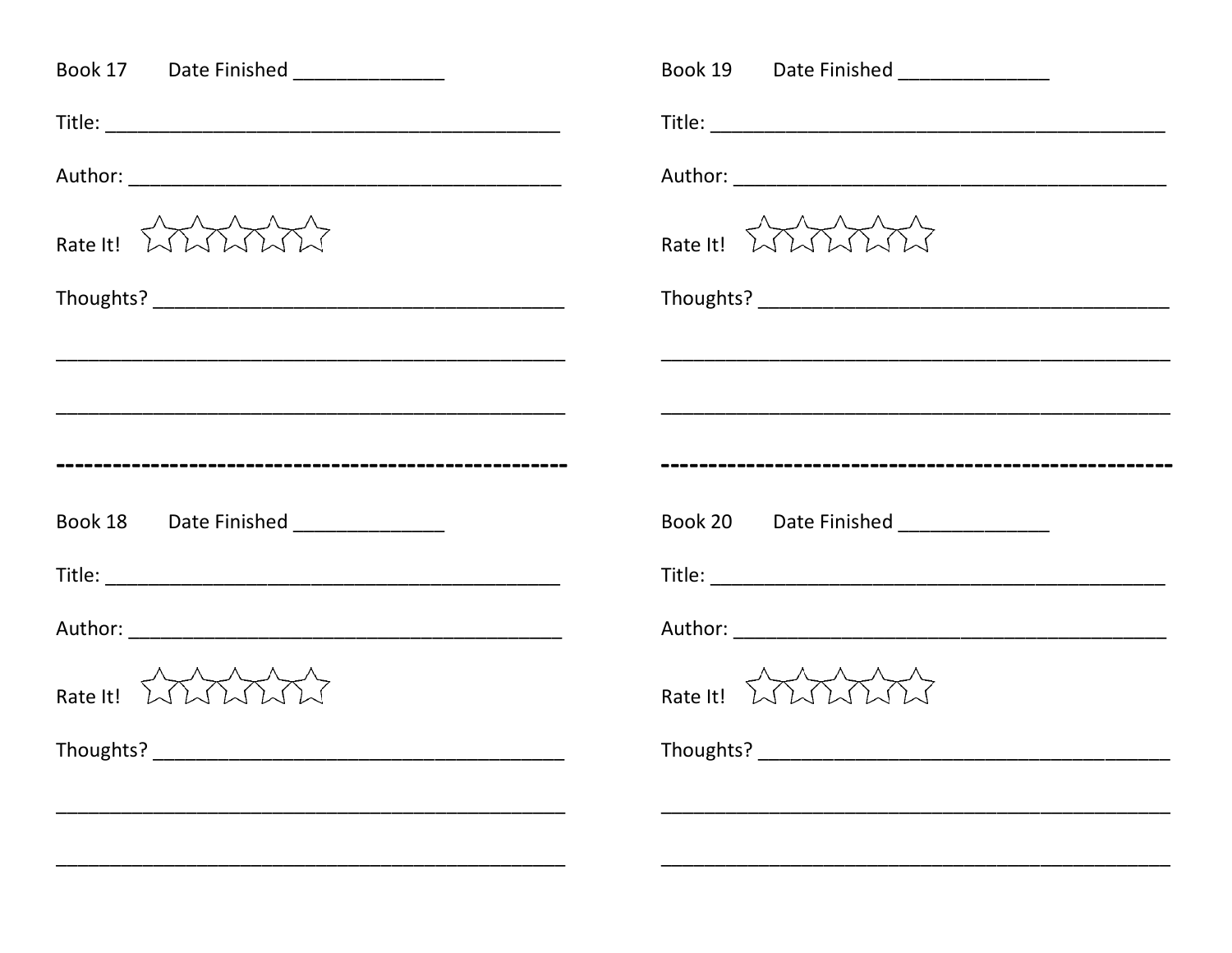| Book 21 Date Finished ______________  | Book 23 Date Finished _______________      |
|---------------------------------------|--------------------------------------------|
|                                       |                                            |
|                                       |                                            |
| Rate It! WWWW                         | Rate It! WWWW                              |
|                                       |                                            |
|                                       |                                            |
|                                       |                                            |
|                                       |                                            |
| Book 22 Date Finished _______________ | Book 24 Date Finished _____________        |
|                                       |                                            |
|                                       |                                            |
| Rate It! WWWW                         | Rate It! $\lambda \lambda \lambda \lambda$ |
| Thoughts? _                           | Thoughts? ____________                     |
|                                       |                                            |
|                                       |                                            |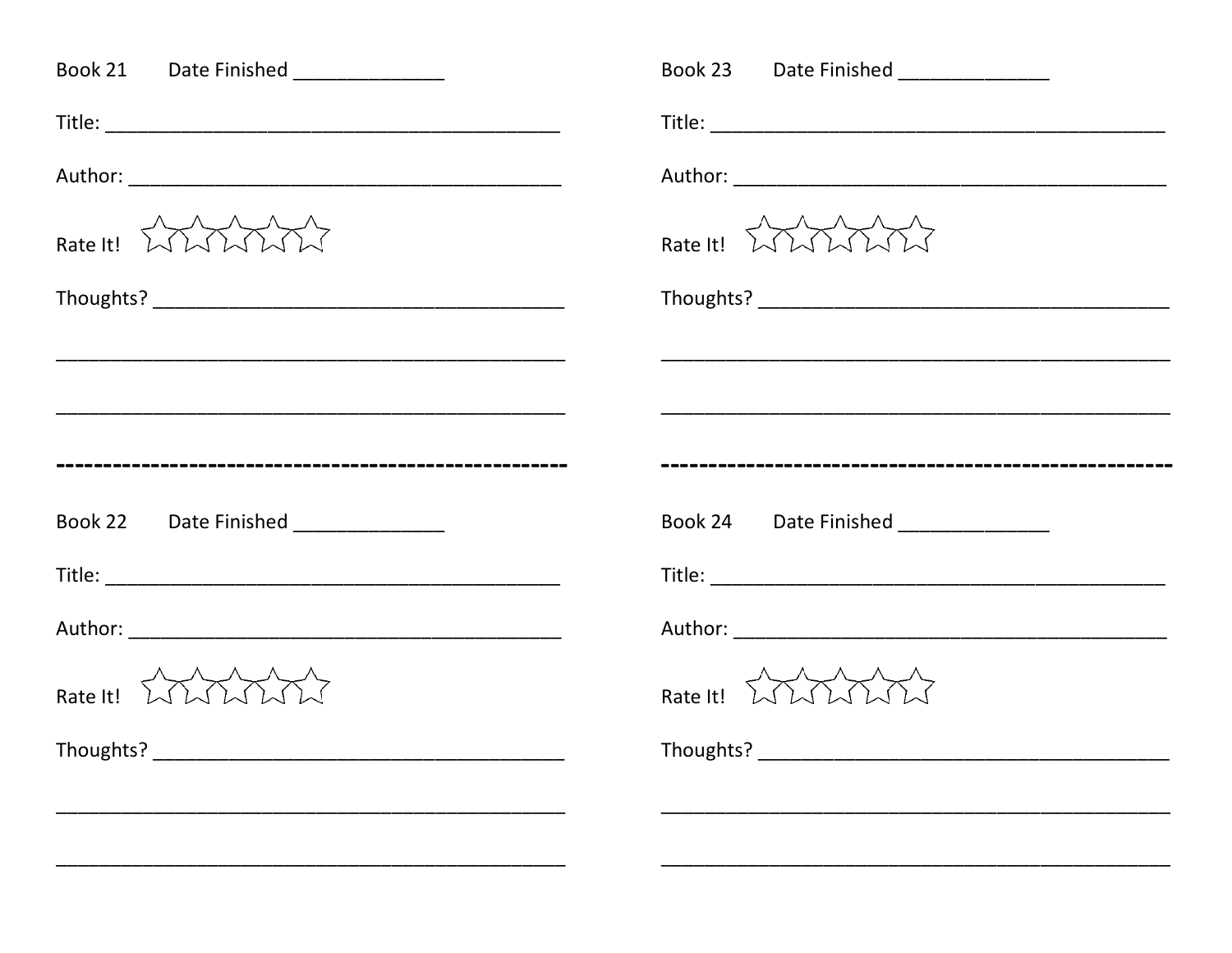| Book 25 Date Finished ______________  | Book 27 Date Finished _______________                                                  |
|---------------------------------------|----------------------------------------------------------------------------------------|
|                                       |                                                                                        |
|                                       |                                                                                        |
| Rate It! WWWW                         | Rate It! $\bigwedge_{\alpha} \bigwedge_{\alpha} \bigwedge_{\alpha} \bigwedge_{\alpha}$ |
|                                       |                                                                                        |
|                                       |                                                                                        |
|                                       |                                                                                        |
|                                       |                                                                                        |
| Book 26 Date Finished _______________ | Book 28 Date Finished _____________                                                    |
|                                       |                                                                                        |
|                                       |                                                                                        |
| Rate It! WWWW                         | Rate It! $\lambda \lambda \lambda \lambda$                                             |
| Thoughts? _                           | Thoughts? ____________                                                                 |
|                                       |                                                                                        |
|                                       |                                                                                        |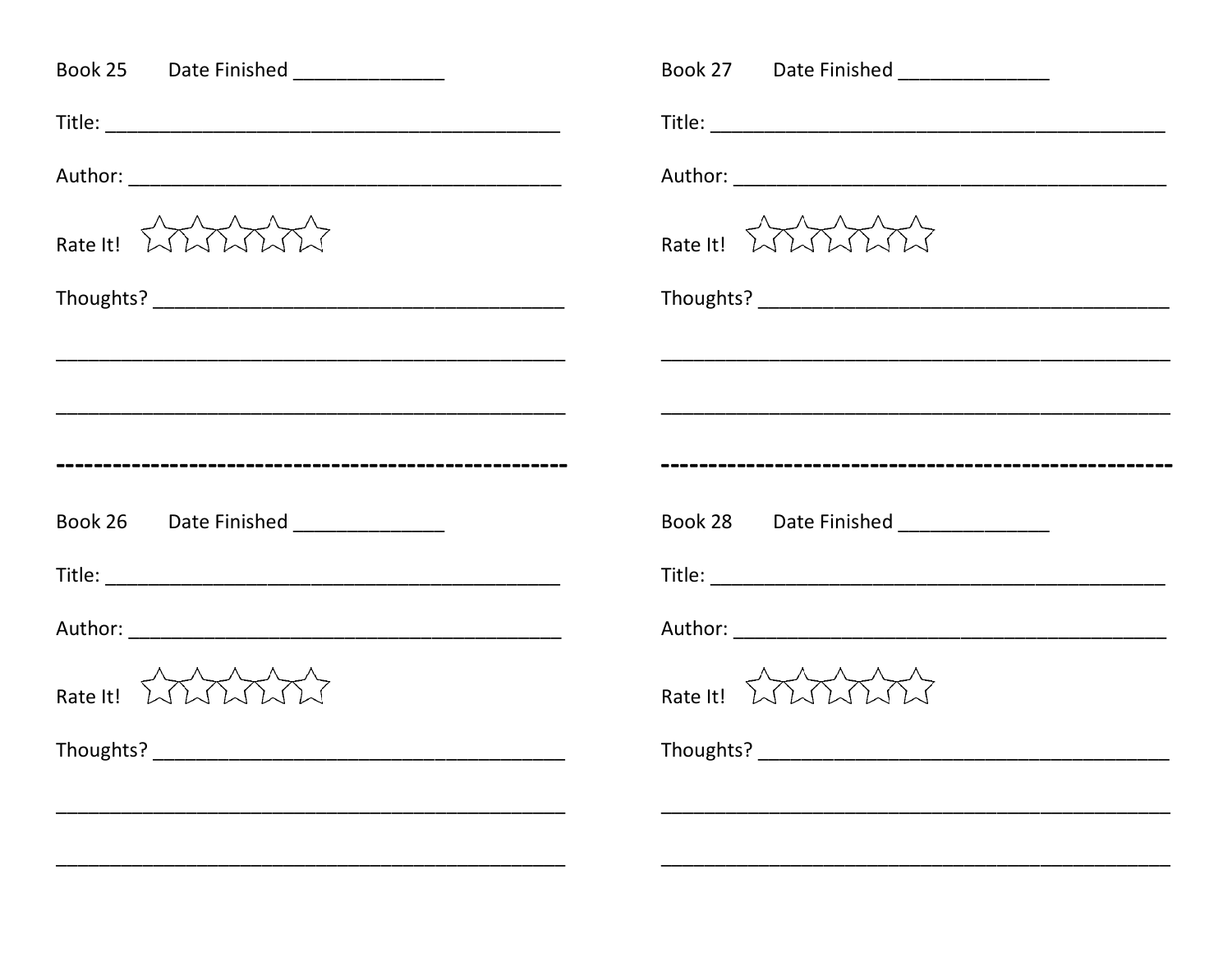| Book 29 Date Finished ______________ | Book 31 Date Finished _______________              |
|--------------------------------------|----------------------------------------------------|
|                                      |                                                    |
|                                      |                                                    |
| Rate It! WWWW                        | Rate It! $\lambda \lambda \lambda \lambda \lambda$ |
|                                      |                                                    |
|                                      |                                                    |
|                                      |                                                    |
|                                      |                                                    |
| Book 30 Date Finished ______________ | Book 32 Date Finished _____________                |
|                                      |                                                    |
|                                      |                                                    |
| Rate It! WWWW                        | Rate It! $\lambda \lambda \lambda \lambda$         |
| Thoughts? _                          | Thoughts? ____________                             |
|                                      |                                                    |
|                                      |                                                    |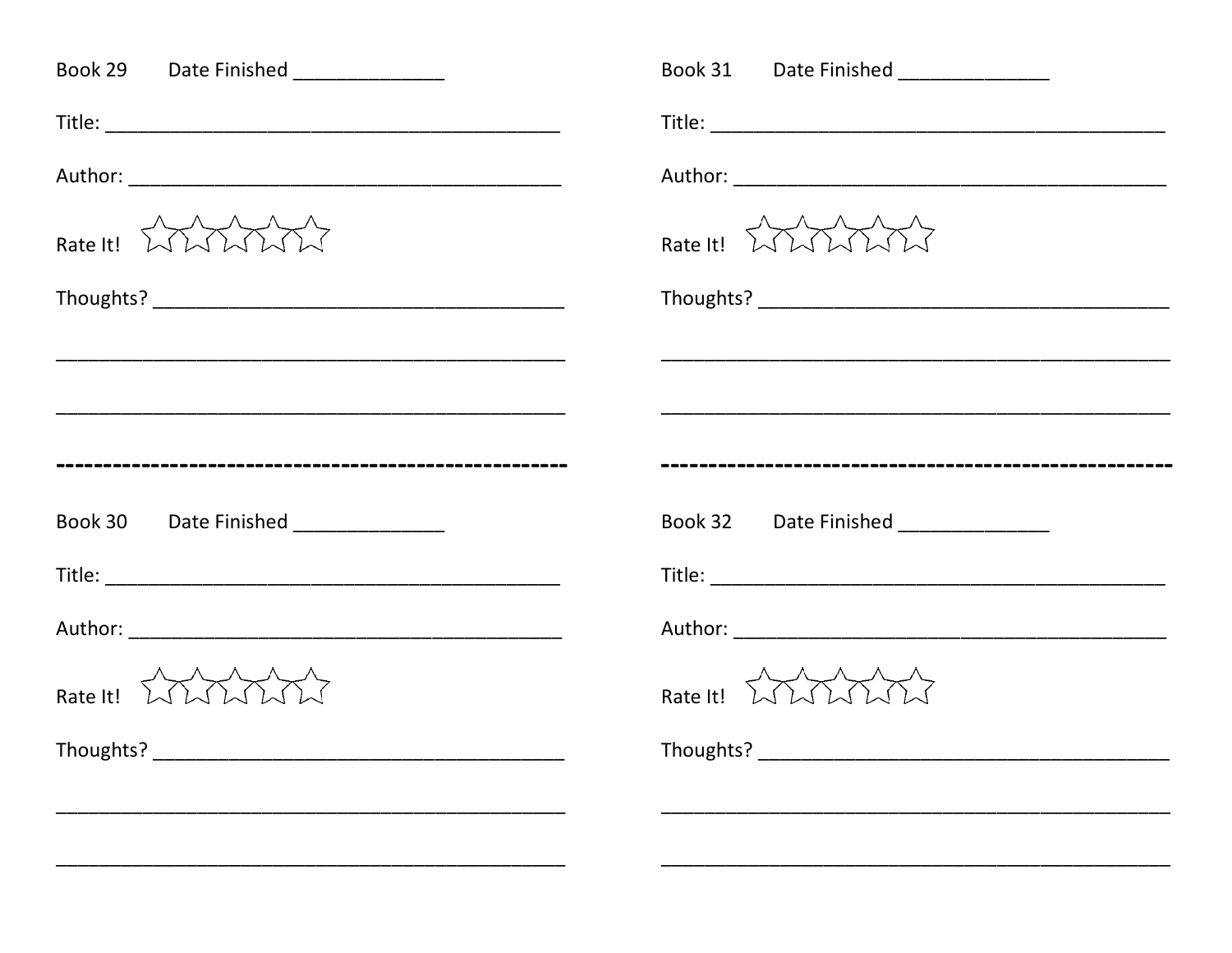| Book 33 Date Finished ______________               | Book 35 Date Finished _______________              |
|----------------------------------------------------|----------------------------------------------------|
|                                                    |                                                    |
|                                                    |                                                    |
| Rate It! WWWW                                      | Rate It! $\lambda \lambda \lambda \lambda \lambda$ |
|                                                    |                                                    |
|                                                    |                                                    |
|                                                    |                                                    |
|                                                    |                                                    |
| Book 34 Date Finished ______________               | Book 36 Date Finished ______________               |
|                                                    |                                                    |
|                                                    |                                                    |
| Rate It! $\lambda \lambda \lambda \lambda \lambda$ | Rate It! $\lambda \lambda \lambda \lambda \lambda$ |
|                                                    | Thoughts? _____________                            |
|                                                    |                                                    |
|                                                    |                                                    |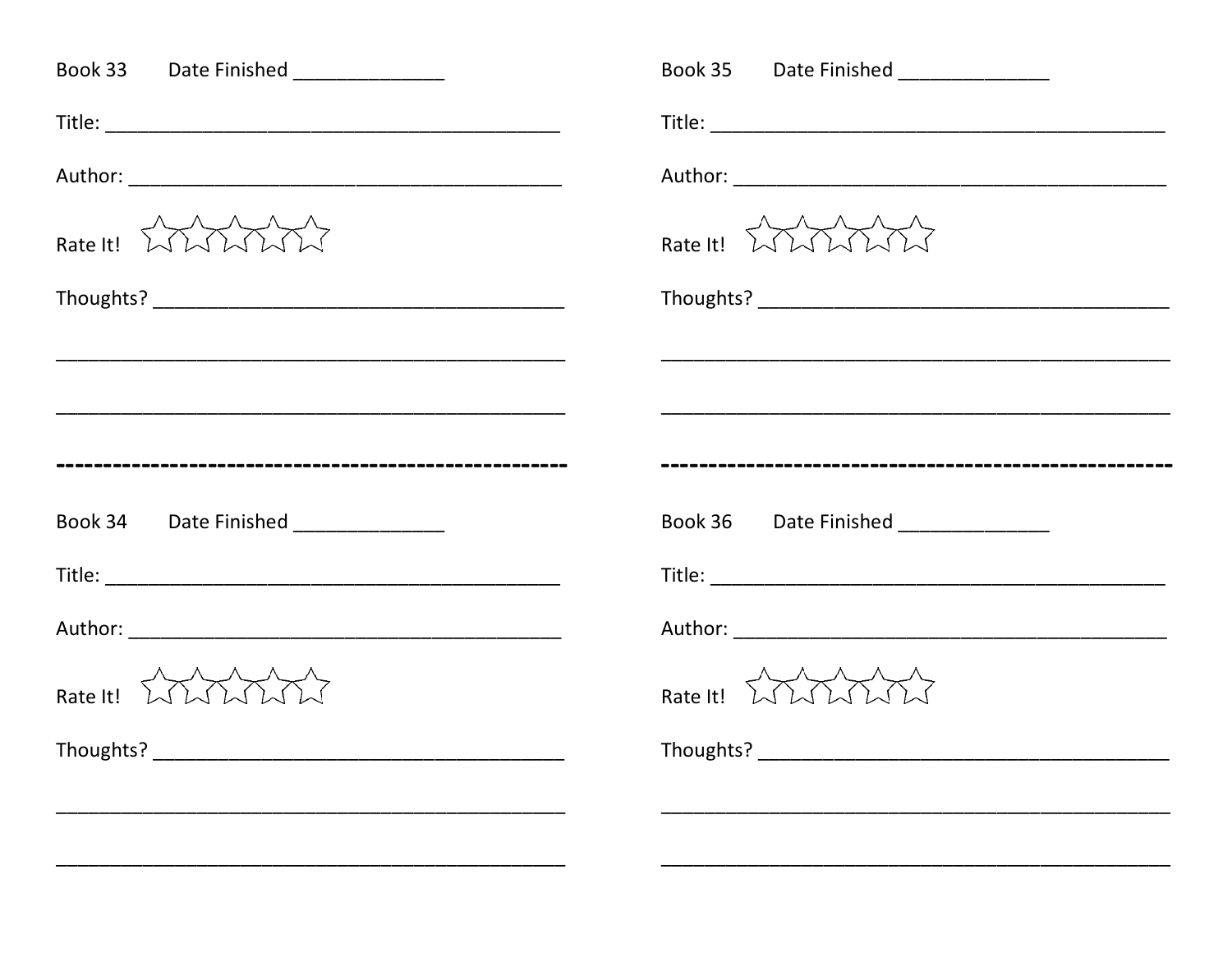| Book 37 Date Finished ______________  | Book 39 Date Finished _______________              |
|---------------------------------------|----------------------------------------------------|
|                                       |                                                    |
|                                       |                                                    |
| Rate It! WWWW                         | Rate It! $\lambda \lambda \lambda \lambda \lambda$ |
|                                       |                                                    |
|                                       |                                                    |
|                                       |                                                    |
|                                       |                                                    |
| Book 38 Date Finished _______________ | Book 40 Date Finished _____________                |
|                                       |                                                    |
|                                       |                                                    |
| Rate It! WWWW                         | Rate It! $\lambda \lambda \lambda \lambda$         |
| Thoughts? _                           | Thoughts? ____________                             |
|                                       |                                                    |
|                                       |                                                    |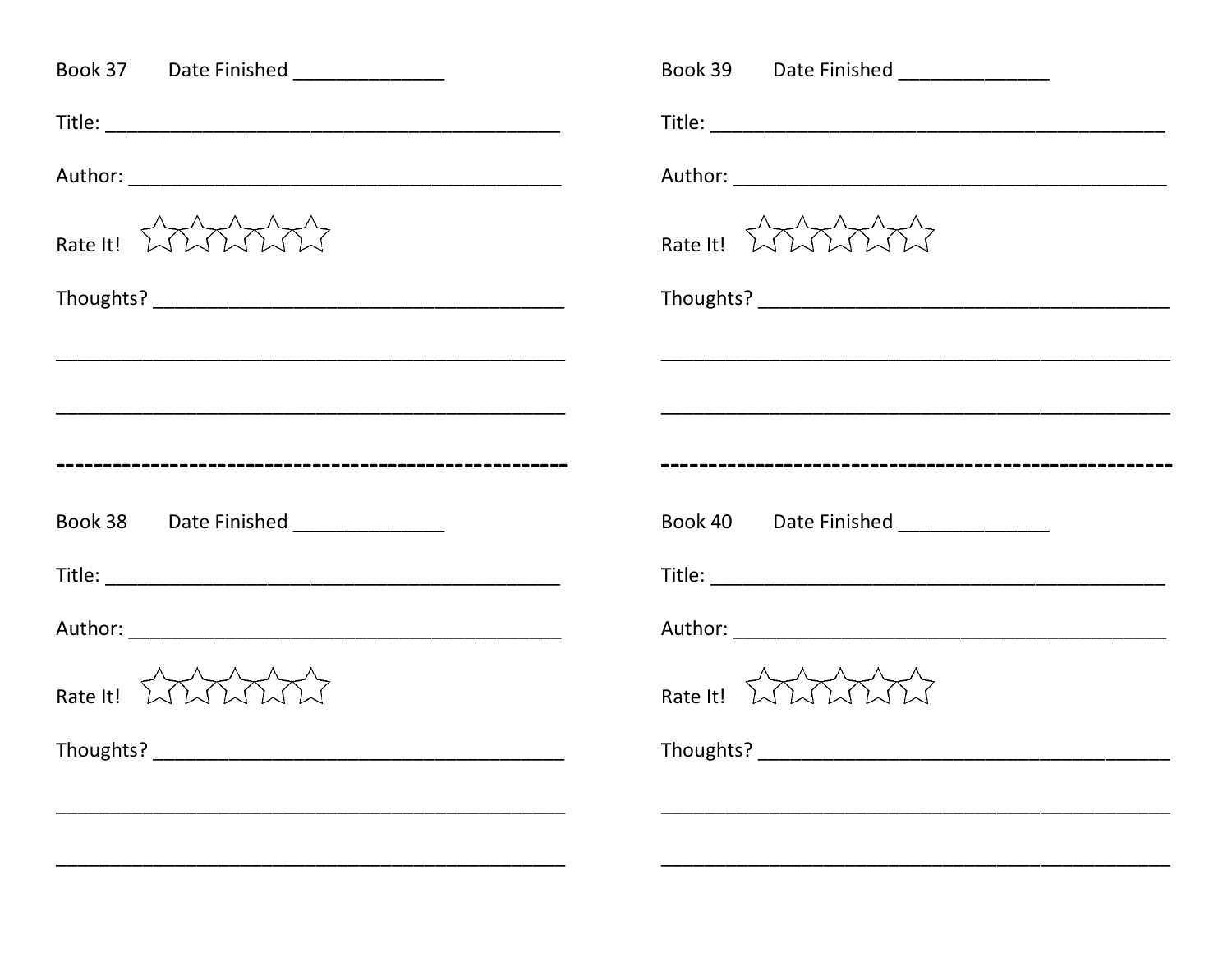| Book 41 Date Finished ______________ | Book 43 Date Finished _______________              |
|--------------------------------------|----------------------------------------------------|
|                                      |                                                    |
|                                      |                                                    |
| Rate It! WWWW                        | Rate It! $\lambda \lambda \lambda \lambda \lambda$ |
|                                      |                                                    |
|                                      |                                                    |
|                                      |                                                    |
|                                      |                                                    |
| Book 42 Date Finished ______________ | Book 44 Date Finished ______________               |
|                                      |                                                    |
|                                      |                                                    |
| Rate It! WWWW                        | Rate It! $\lambda \lambda \lambda \lambda$         |
| Thoughts? _                          | Thoughts? ____________                             |
|                                      |                                                    |
|                                      |                                                    |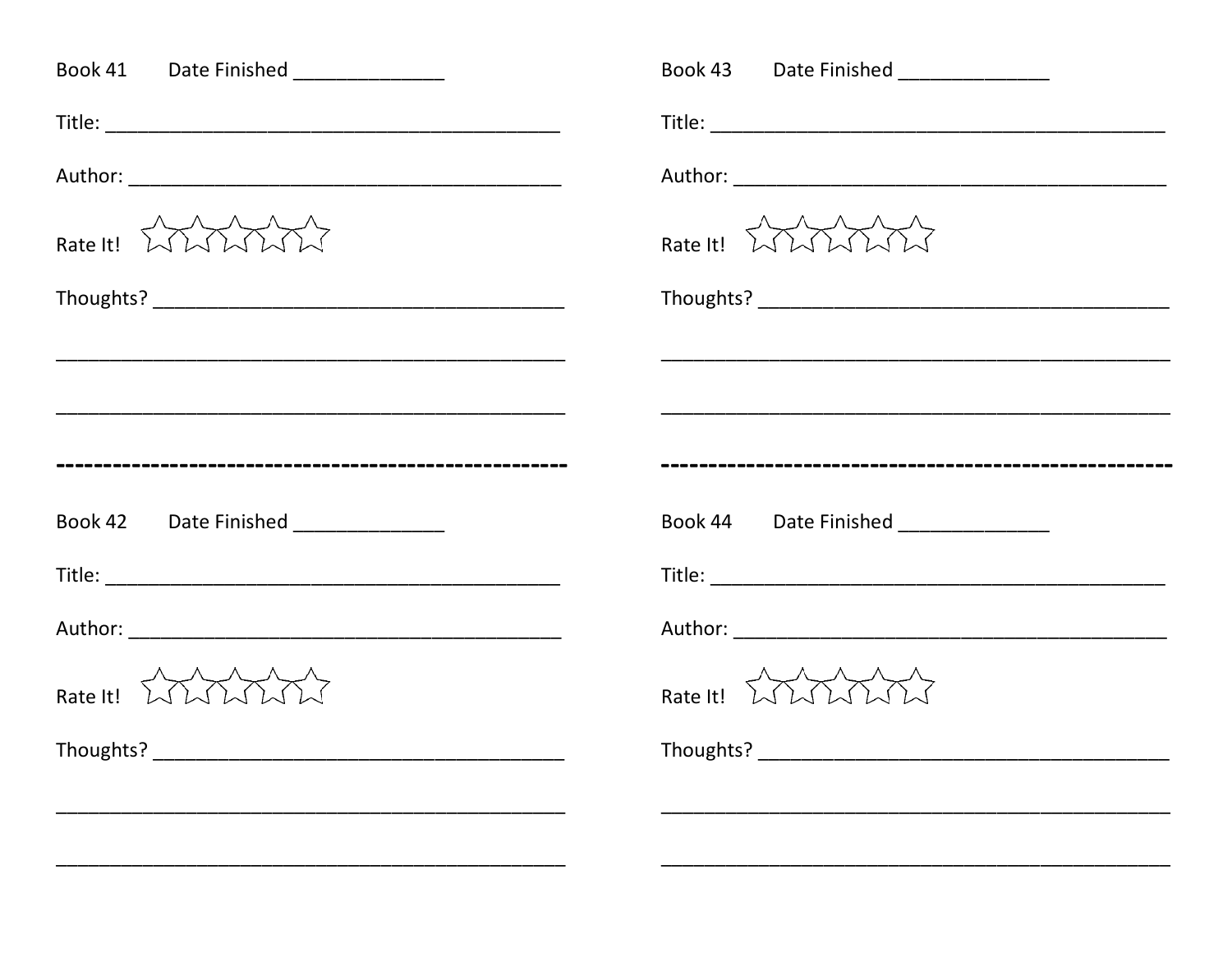| Book 45 Date Finished ______________ | Book 47 Date Finished _______________      |
|--------------------------------------|--------------------------------------------|
|                                      |                                            |
|                                      |                                            |
| Rate It! WWWW                        | Rate It! WWWW                              |
|                                      |                                            |
|                                      |                                            |
|                                      |                                            |
|                                      |                                            |
| Book46 Date Finished _______________ | Book 48 Date Finished _____________        |
|                                      |                                            |
|                                      |                                            |
| Rate It! WWWW                        | Rate It! $\lambda \lambda \lambda \lambda$ |
| Thoughts? _                          | Thoughts? ____________                     |
|                                      |                                            |
|                                      |                                            |